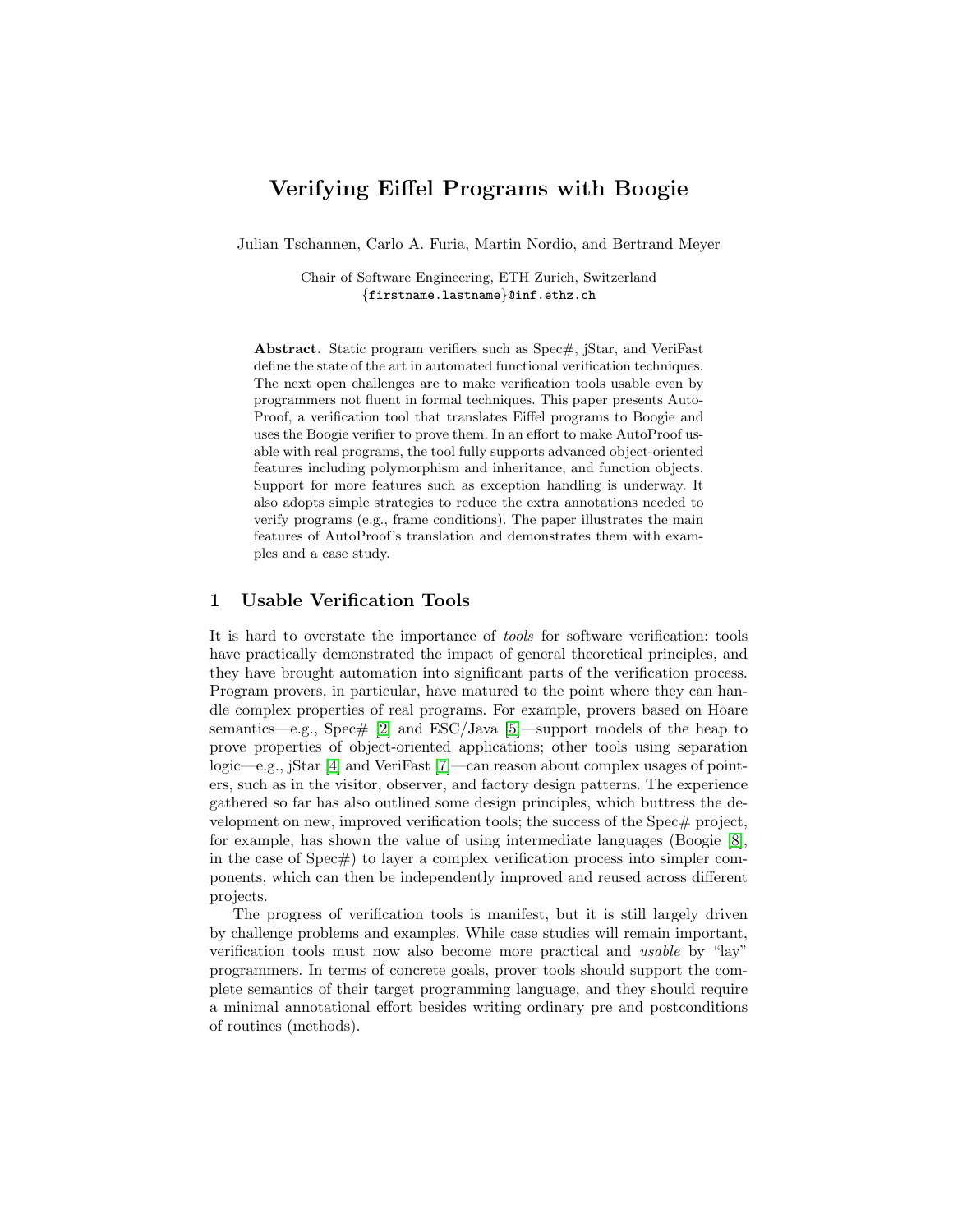The present paper describes AutoProof, a static verifier for Eiffel programs that makes some progress towards these goals of increased usability. AutoProof translates Eiffel programs annotated with contracts (pre and postconditions, class invariants, intermediate assertions) into Boogie programs. The translation currently handles sophisticated language features such as exception handling and function objects (called *agents* in Eiffel parlance, and *delegates* in  $C#$ ). To reduce the need for additional annotations, AutoProof includes simple syntactic rules to generate standard frame conditions from postconditions, so that programmers have to write down explicit frame conditions only in the more complex cases.

This paper outlines the translation of Eiffel programs into Boogie, focusing on the most original features such as exception handling (which is peculiarly different in Eiffel, as opposed to other object-oriented languages such as Java and  $C#$ ) and the generation of simple frame conditions. The translation of more standard constructs is described elsewhere [\[17\]](#page-11-5). At the time of writing, AutoProof still does not implement the support of exceptions, but the inclusion of the translation described in the paper is underway. The paper also reports a case study where we automatically verify several Eiffel programs, exercising different language features, with AutoProof. AutoProof is part of EVE (Eiffel Verification Environment), the research branch of the EiffelStudio integrated development environment, which integrates several verification techniques and tools. EVE is distributed as free software and freely available for download at: [http://se.](http://se.inf.ethz.ch/research/eve/) [inf.ethz.ch/research/eve/](http://se.inf.ethz.ch/research/eve/)

Outline. Section [2](#page-1-0) presents the Boogie translation of Eiffel's exception handling primitives; Section [3](#page-5-0) describes a translation of conforming inheritance that supports polymorphism; Section [4](#page-8-0) sketches other features of the translation, such as the definition of "default" frame conditions; Section [5](#page-9-0) illustrates the examples verified in the case study; Section [6](#page-9-1) presents the essential related work, and Section [7](#page-10-0) outlines future work.

### <span id="page-1-0"></span>2 Exceptions

Eiffel's exception handling mechanism is different than most object-oriented programming languages such as  $C\#$  and Java. This section presents Eiffel's mechanism (Section [2.1\)](#page-1-1), discusses how to annotate exceptions (Section [2.2\)](#page-2-0), and describes the translation of Eiffel's exceptions to Boogie (Section [2.3\)](#page-3-0) with the help of an example (Section [2.4\)](#page-3-1).

#### <span id="page-1-1"></span>2.1 How Eiffel Exceptions Work

Eiffel exception handlers are specific to each routine, where they occupy an optional rescue clause, which follows the routine body (do). A routine's rescue clause is ignored whenever the routine body executes normally. If, instead, executing the routine body triggers an exception, control is transferred to the rescue clause for exception handling. The exception handler should try to restore the state to conditions where the routine can execute normally. To this end,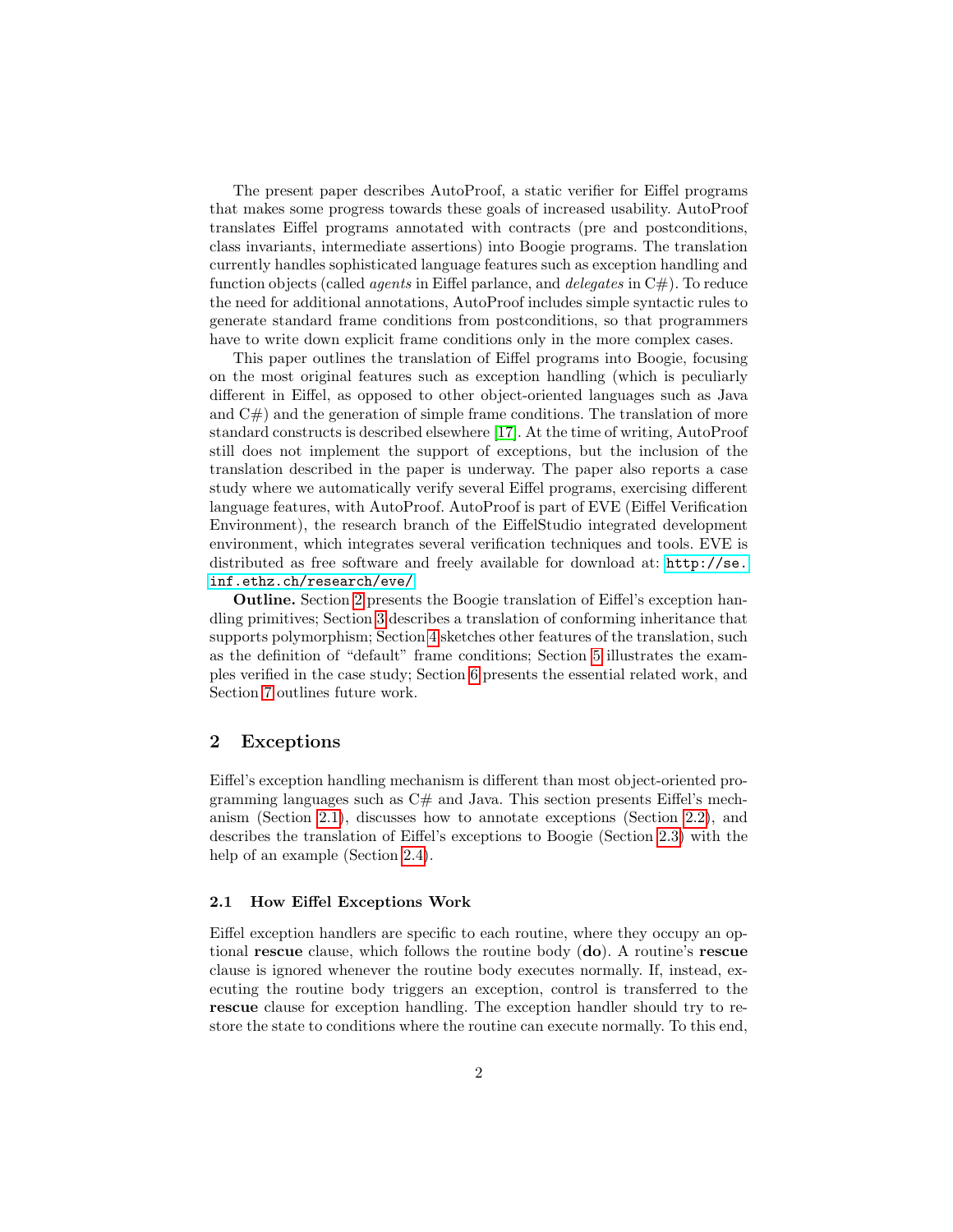the body can run more than once, according to the value of an implicit variable Retry, local to each routine: when the execution of the handler terminates, if Retry has value True the routine body is run again, otherwise Retry is False and the pending exception propagates to the rescue clause of the caller routine.

Figure [1](#page-2-1) illustrates the Eiffel exception mechanism with an example. The routine *attempt\_transmission* tries to transmit a message by calling unsafe\_transmit; if the latter routine terminates normally, *attempt\_transmission* also terminates normally without executing the rescue clause. On the contrary, an exception triggered by *unsafe\_transmit* transfers control to the **rescue** clause, which reexecutes the body for *max\_attempts* times; if all the attempts fail to execute successfully, the attribute (field) *failed* is set and the exception propagates.

```
attempt_transmission (m: STRING)
   local
       failures : INTEGER
   do
        failed :=False
       unsafe\_transmit (m)
   rescue
        failures := failures + 1if failures < max attempts then
           Retry := Trueelse
           failed := Trueend
   end
```
<span id="page-2-1"></span>Fig. 1. An Eiffel routine with exception handler.

#### <span id="page-2-0"></span>2.2 Specifying Exceptions

The postcondition of a routine with rescue clause specifies the program state both after normal termination and when an exception is triggered. The two post-states are in general different, hence we introduce a global Boolean variable  $ExcV$ , which is **True** iff the routine has triggered an exception. Using this auxiliary variable, specifying postconditions of routines with exception handlers is straightforward. For example, the postcondition of routine *attempt\_transmission* in Figure [1](#page-2-1) should say that failed is False iff the routine executes normally:

attempt\_transmission (m: STRING)

ensure ExcV implies failed not ExcV implies not failed

The example also shows that the execution of a rescue clause behaves as a loop: a routine r with exception handler r do  $s_1$  rescue  $s_2$  end behaves as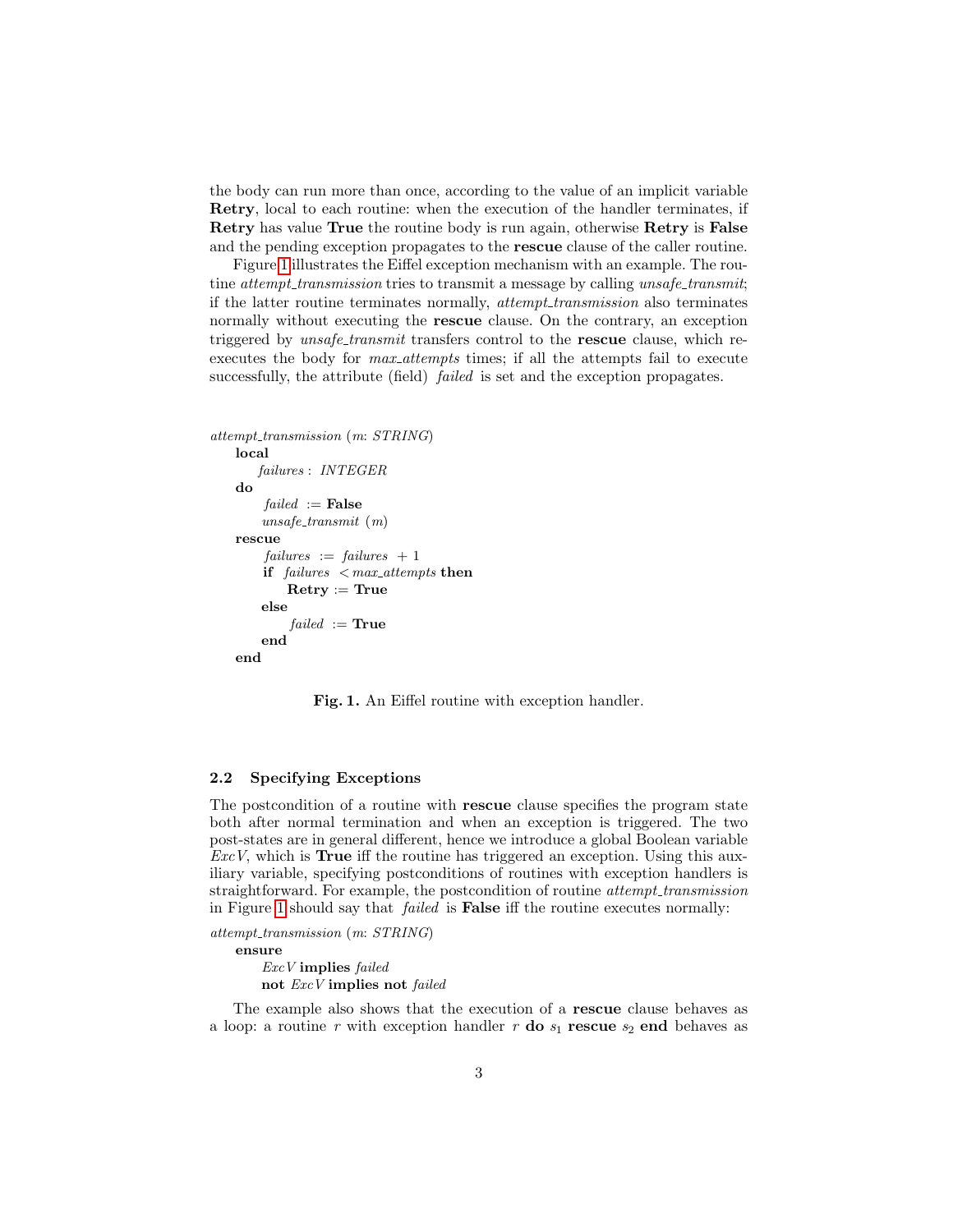the loop that first executes  $s_1$  unconditionally, and then repeats  $s_2$ ;  $s_1$  until  $s_1$ triggers no exceptions or Retry is False. To reason about such implicit loops, we introduce a rescue invariant [\[14\]](#page-11-6); the rescue invariant holds after the first execution of  $s_1$ , and after each execution of  $s_2$ ;  $s_1$ . A reasonable rescue invariant of routine *attempt\_transmission* is:

rescue invariant not ExcV implies not failed  $(failing < max_{attempts})$  implies not failed

#### <span id="page-3-0"></span>2.3 Eiffel Exceptions in Boogie

The auxiliary variable  $ExcV$  becomes a global variable in Boogie, so that every assertion can reference it. The translation also introduces an additional precondition  $ExcV =$  false for every translated routine, because normal calls cannot occur when exceptions are pending. Then, a routine with body  $s_1$  and rescue clause  $s_2$  becomes in Boogie:

 $\nabla(s_1, \text{excLabel})$ excLabel: while  $(ExcV)$  {  $ExcV :=$  false;  $Retru := \mathbf{false}$ ;  $\nabla(s_2, \text{endLabel})$ if  $(\neg Retry) \{ExcV := \textbf{true}; \textbf{goto} \text{ } endLabel\}$ ;  $\nabla(s_1, \text{excLabel})$ } endLabel:

where  $\nabla(s, l)$  denotes the Boogie translation  $\nabla(s)$  of the instruction s, followed by a jump to label  $l$  if  $s$  triggers an exception:

 $\nabla(s,l) = \begin{cases} \nabla(s',l) \, ; \, \nabla(s'',l) & \text{if } s \text{ is the compound } s' \, ; \, s'' \n\end{cases}$  $\nabla(s)$ ; if  $(ExcV)$  {goto *l*;} otherwise

Therefore, when the body  $s_1$  triggers an exception,  $ExcV$  is set and the execution enters the rescue loop. On the other hand, an exception that occurs in the body of  $s_2$  jumps out of the loop and to the end of the routine.

#### <span id="page-3-1"></span>2.4 An Example of Exception Handling in Boogie

Figure [2](#page-4-0) shows the translation of the example in Figure [1.](#page-2-1) To simplify the pre-sentation, Figure [2](#page-4-0) renders the attributes  $max\_attemps, failed, and transmitted$ (set by unsafe transmit) as variables rather than locations in a heap map. The loop in lines 22–36 maps the loop induced by the rescue clause, and its invariant (lines 23–24) is the rescue invariant.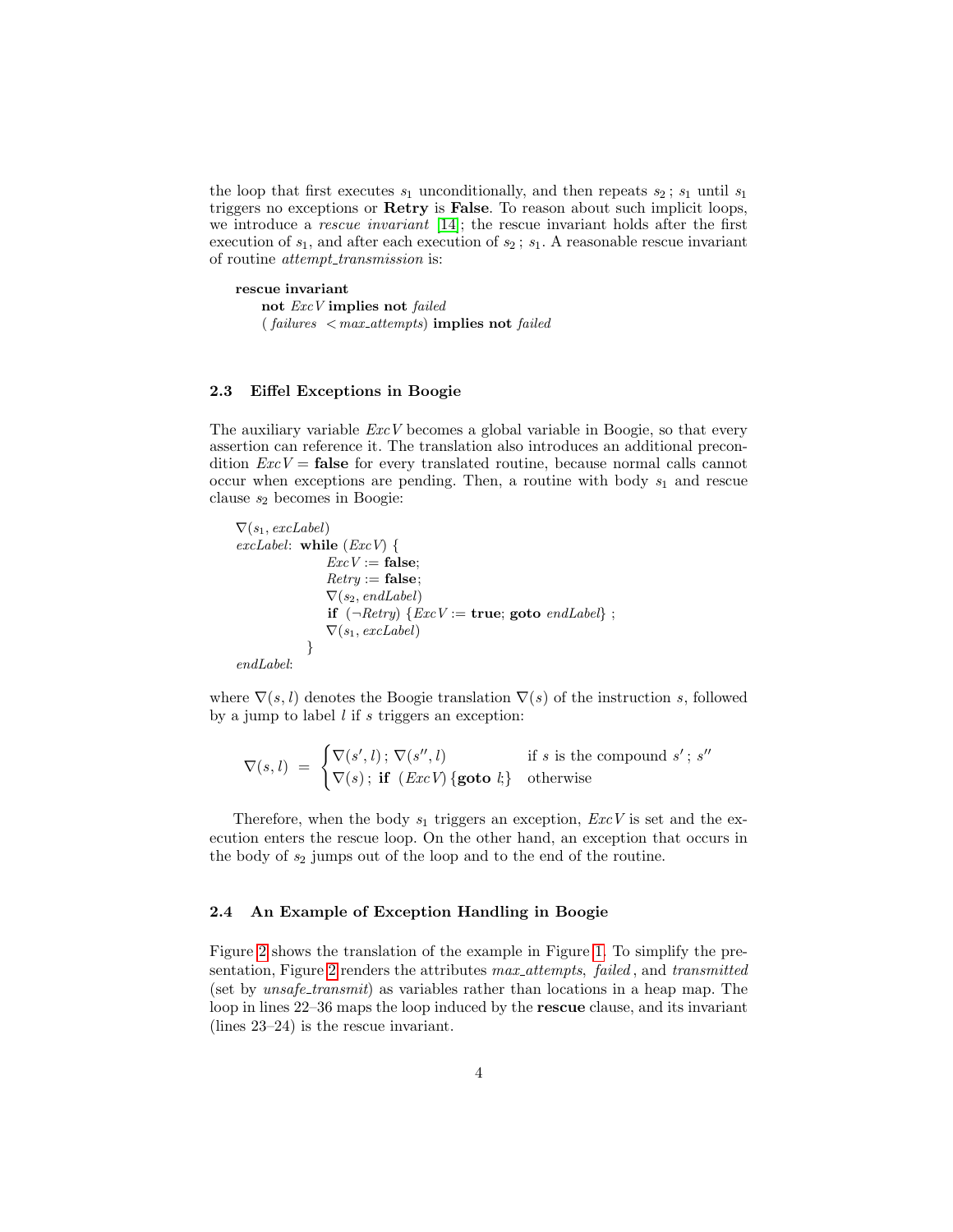```
1 var max attempts: int; var failed :bool; var transmitted:bool;
 2
 3 procedure unsafe\_transmit (m: ref);
4 requires ExcV = false;5 modifies ExcV, transmitted;
 6 ensures ExcV \Longleftrightarrow \neg transmitted;
 7
 8 procedure attempt_transmission (m: ref);
9 requires ExcV = false;10 modifies ExcV, transmitted, max_attempts, failed;
11 ensures ExcV \Longleftrightarrow failed;12
13 implementation attempt_transmission (m: ref)
14 {
15 var failures : int;
16 var Retry: bool;
17 entry:
18 failures := 0; Retry := false;19 \text{failed} := \text{false};20 call unsafe\_transmit(m); if (ExcV) \{ \text{goto } excL; \}<br>21 excL:
         excL:22 while (ExcV)
23 invariant \neg ExcV \Longrightarrow \neg \text{ failed};24 invariant (failures \langle \textit{max\_attemps} \rangle \Longrightarrow \neg \textit{failed};
25 {
26 ExcV := false; Retry := false;
27 failures := failures + 1;
28 if (failures < max\_attemps) {
29 ૃRetry := true;30 } else {
31 failed := true;32 }
33 if (\neg \text{Retry}) \{ExcV := \text{true}; \text{goto } \text{endL};\}34 failed := false
35 call unsafe\_transmit(m); if (ExcV) { goto excL; }
36 }
37 endL: return;
38 }
```
<span id="page-4-0"></span>Fig. 2. Boogie translation of the Eiffel routine in Figure [1.](#page-2-1)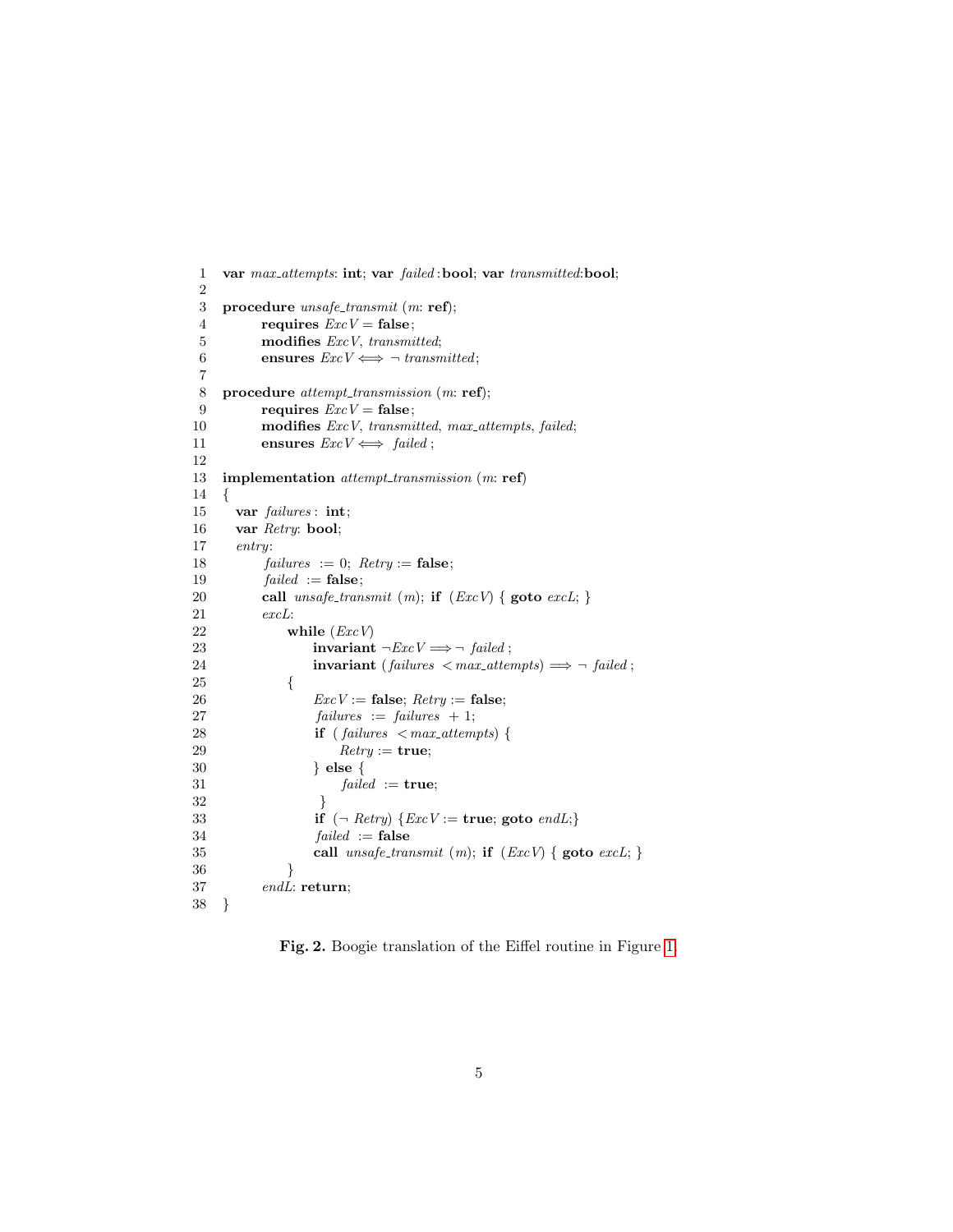## <span id="page-5-0"></span>3 Inheritance and Polymorphism

The redefinition of a routine  $r$  in a descendant class can *strengthen*  $r$ 's original postcondition by adding an ensure then clause, which conjoins the postcondition in the precursor. The example in Figure [3](#page-5-1) illustrates a difficulty occurring when reasoning about postcondition strengthening in the presence of polymorphic types. The deferred (abstract) class EXP models nonnegative integer expressions and provides a routine eval to evaluate the value of an expression object; even if eval does not have an implementation in EXP, its postcondition specifies that the result is always nonnegative, and the value of attribute last value is set as side effect. Classes CONST and PLUS respectively specialize EXP to represent integer (nonnegative) constants and addition. Class ROOT is a client of the other classes, and its main routine attaches an object of subclass CONST to a reference with static type EXP, thus exploiting polymorphism.

| deferred class $EXP$         | class PLUS inherit EXP feature                                             |  |  |  |
|------------------------------|----------------------------------------------------------------------------|--|--|--|
| feature                      | left, right: EXP                                                           |  |  |  |
| $last_value: INTEGR$         | eval do                                                                    |  |  |  |
| eval                         | left. event; right. eval                                                   |  |  |  |
| deferred                     | $last_value := left. last_value +$                                         |  |  |  |
| ensure                       | right. last_value                                                          |  |  |  |
| $last_value > 0$             | ensure then                                                                |  |  |  |
| end                          | $last\_value = left$ . $last\_value$ +                                     |  |  |  |
| end                          | $right.$ last_value                                                        |  |  |  |
|                              | end                                                                        |  |  |  |
|                              | invariant                                                                  |  |  |  |
|                              | <i>no_aliasing</i> : <i>left</i> $\neq$ <i>right</i> $\neq$ <b>Current</b> |  |  |  |
|                              | end                                                                        |  |  |  |
|                              |                                                                            |  |  |  |
|                              |                                                                            |  |  |  |
|                              |                                                                            |  |  |  |
| class CONST inherit EXP      | class $ROOT$                                                               |  |  |  |
| feature                      | feature                                                                    |  |  |  |
| <i>value: INTEGER</i>        | main                                                                       |  |  |  |
| eval                         | local                                                                      |  |  |  |
| do                           | e: EXP                                                                     |  |  |  |
| $last\_value := value$       | do                                                                         |  |  |  |
| ensure then                  | $e := \textbf{create} \, \{CONST\} \cdot make \, (5);$                     |  |  |  |
| $last_value = value$         | e. eval                                                                    |  |  |  |
| end                          | check e.last_value = $5$ end                                               |  |  |  |
| invariant                    | end                                                                        |  |  |  |
| $positive\_value: value > 0$ | end                                                                        |  |  |  |
| end                          |                                                                            |  |  |  |

<span id="page-5-1"></span>Fig. 3. Nonnegative integer expressions.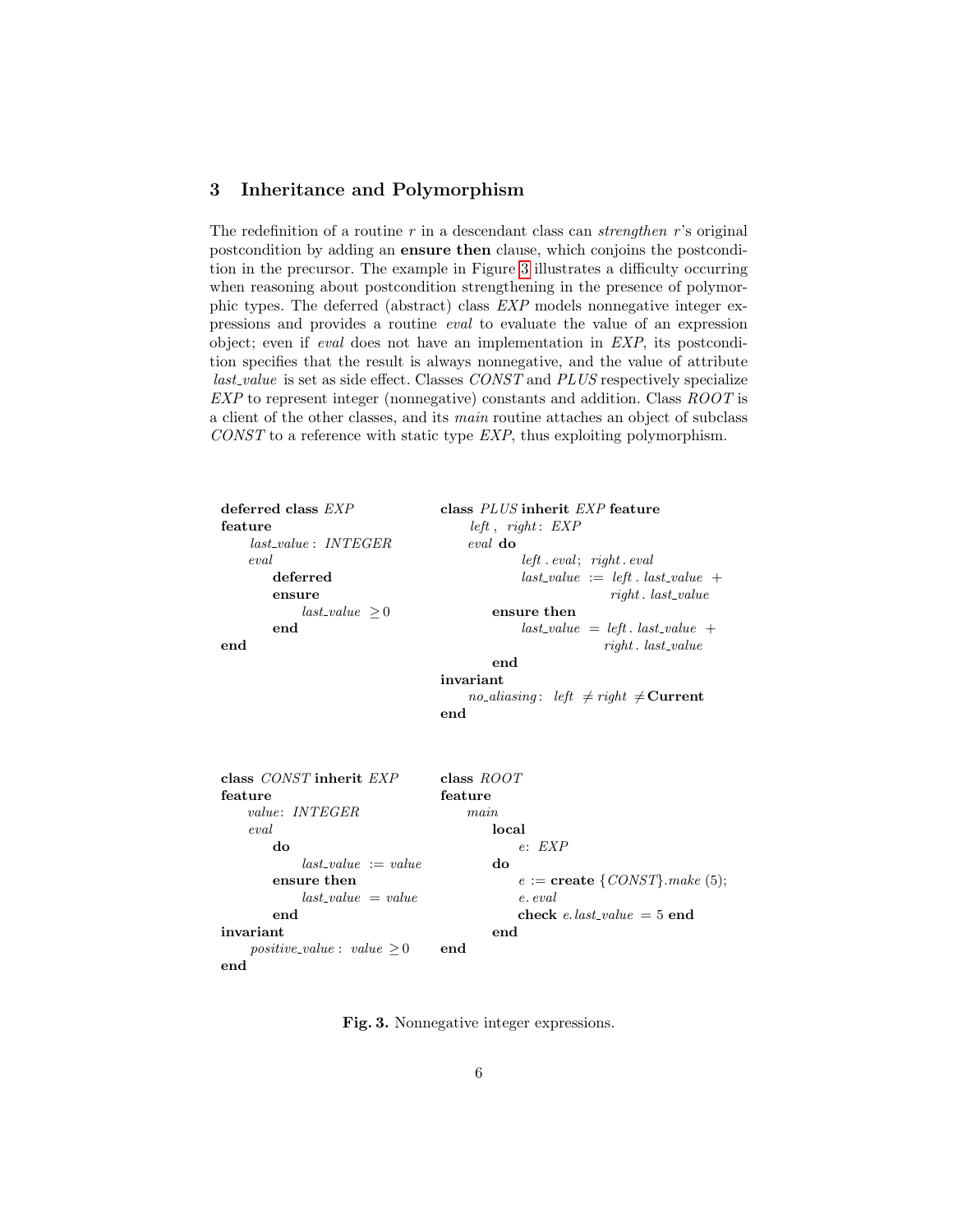With the Boogie translation of polymorphic assignment implemented in Spec#, we can verify the assertion check e.last\_value = 5 end in class ROOT only if *eval* is declared *pure*; *eval* is, however, not pure. The Spec# methodology selects the pre and postconditions according to static types for non-pure routines: the call e. eval only establishes e. last\_value  $\geq 0$ , not the stronger e. last\_value = 5 that follows from e's dynamic type  $CONST$ .

#### 3.1 Polymorphism in Boogie

The Boogie translation implemented in AutoProof can handle polymorphism appropriately even for non-pure routines; it does so by extending the methodology for pure routines [\[3,](#page-11-7)[11\]](#page-11-8). The rest of the section discusses how to translate postconditions of redefined routines in a way that accommodates polymorphism and while still supporting modular reasoning. Eiffel also supports weakening of preconditions in redefined routines; the translation to Boogie handles it similarly as for postconditions (we do not discuss it for brevity).

The translation of the postcondition of a routine  $r$  of class  $X$  with result type  $T$  (if any) relies on an auxiliary function post. X.r.

function  $post.X.r(h1, h2: \text{HeapType}; c: \text{ref}; \text{res}: T)$  returns (bool);

which predicates over two heaps (the pre and post-states in  $r$ 's postcondition), a reference  $c$  to the current object, and the result res. r's postcondition in Boogie references the function post. X.r, and it includes the translation  $\nabla_{post}(X,r)$  of  $r$ 's postcondition clause syntactically declared in class  $X$ :

procedure  $X.r$  (Current: ref) returns (Result: T); free ensures  $post.X.r(Heap, old(Heap), Current, Result);$ ensures  $\nabla_{post}(X.r)$ 

post. X, r is a free ensures, hence it is ignored when proving r's implementation and is only necessary to reason about usages of  $r$ .

The function post. X, r holds only for the type X; for each class Y which is a descendant of  $X$  (and for  $X$  itself), an axiom links r's postcondition in  $X$  to  $r$ 's strengthened postcondition in Y:

axiom (∀ h1, h2: HeapType; c: ref; r: T •  $h1[c, \text{ \&type}] \leq: Y \Longrightarrow (post. X.r(h1, h2, c, r) \implies \nabla_{post}(Y.r)));$ 

The ghost field  $$type$  of the heap map stores dynamic types:  $h1[c,$  $$type]$  is the type of reference c, hence the postcondition predicate  $post.X.r$  implies an actual postcondition  $\nabla_{post}(Y.r)$  according to c's dynamic type.

### 3.2 An Example of Polymorphism with Postconditions

Figure [4](#page-7-0) shows the essential parts of the Boogie translation of the example in Figure [3.](#page-5-1) The translation of routine eval in lines 3–6 references the function post. EXP.eval; the axioms in lines  $8-13$  link such function to r's postcondition in EXP (lines 8–10) and to the additional postcondition introduced in CONST for the same routine (lines 11–13). The rest of the figure shows the translation of the client class ROOT.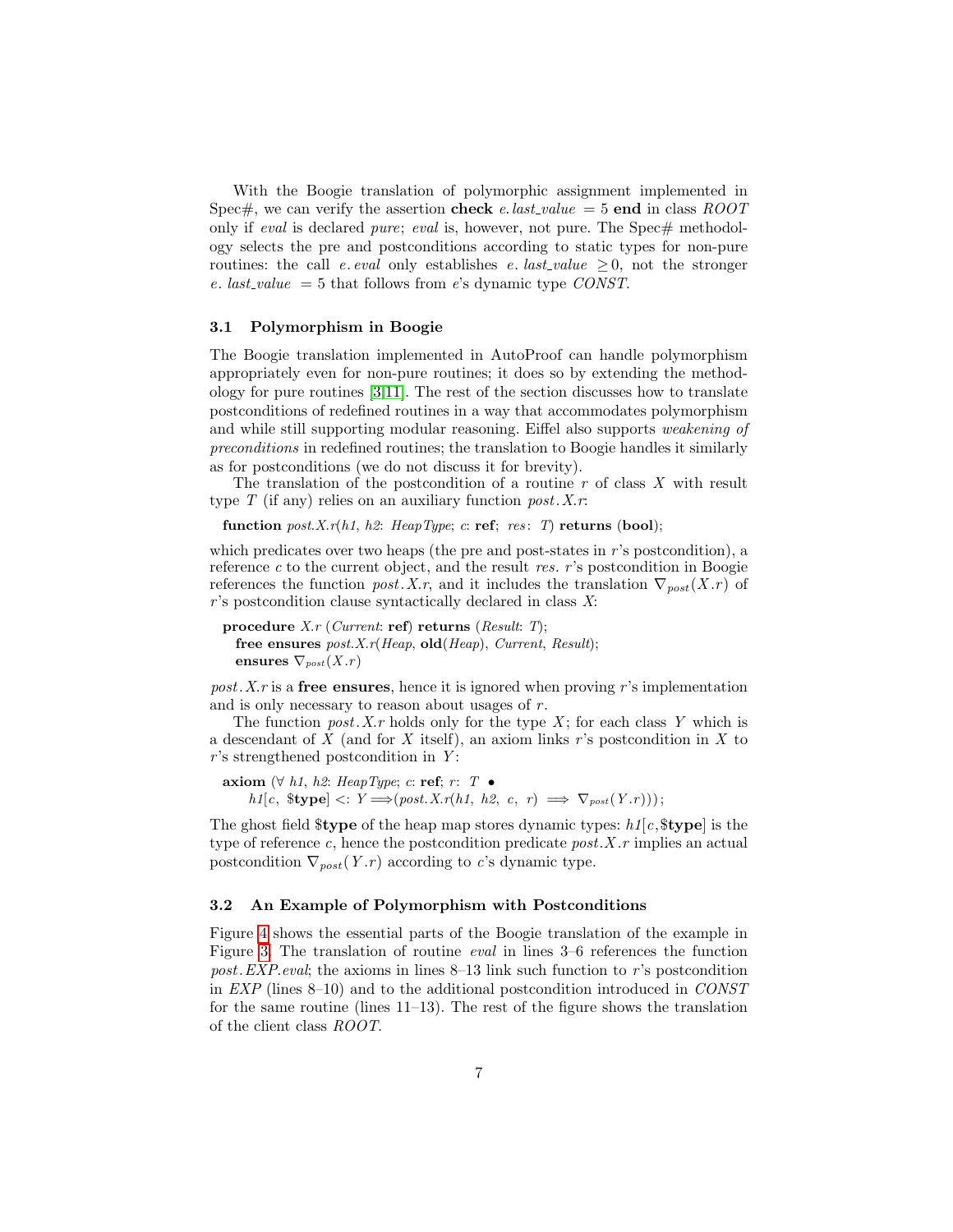```
1 function post. EXP. eval(h1, h2: HeapType; c: ref) returns (bool);
 2
3 procedure EXP.eval(current: ref);
 4 free ensures post. EXP. eval(Heap, old(Heap), current, result);
 5 ensures Heap[current, last_value] \geq 0;6 // precondition and frame condition omitted
 7
8 axiom (\forall h1, h2: \text{HeapType}; o: \text{ref } \bullet)<br>9 h1|o, \text{style} <: EXP \impliesh1[o, \text{ \$type}] \leq EXP \Longrightarrow10 (post. EXP. eval(h1, h2, o) \implies (h1[o, last_value] \ge 0));
11 axiom (\forall h1, h2: HeapType; o: ref •
12 h1[o, \text{ \$type}] \leq: \text{CONST} \Longrightarrow13 (post. EXP. eval(h1, h2, o) \implies h1[o, last_value] = h1[o, value]) );
14
15 implementation ROOT.main (Current: ref) {
16 var e: ref;
17 entry:
18 // translation of create \{CONST\} e.make (5)19 havoc e;
20 assume Heap[e, $allocated] = false;21 Heap[e, $ allocated ] := true;22 Heap[e, \$type]:= \text{CONST};23 call CONST.make(e, 5);
24 // translation of e. eval25 call EXP. eval(e);
26 // translation of check e. last_value = 5 end
27 assert Heap[e, last_value] = 5;28 return;
29 }
```
<span id="page-7-0"></span>Fig. 4. Boogie translation of the Eiffel classes in Figure [3.](#page-5-1)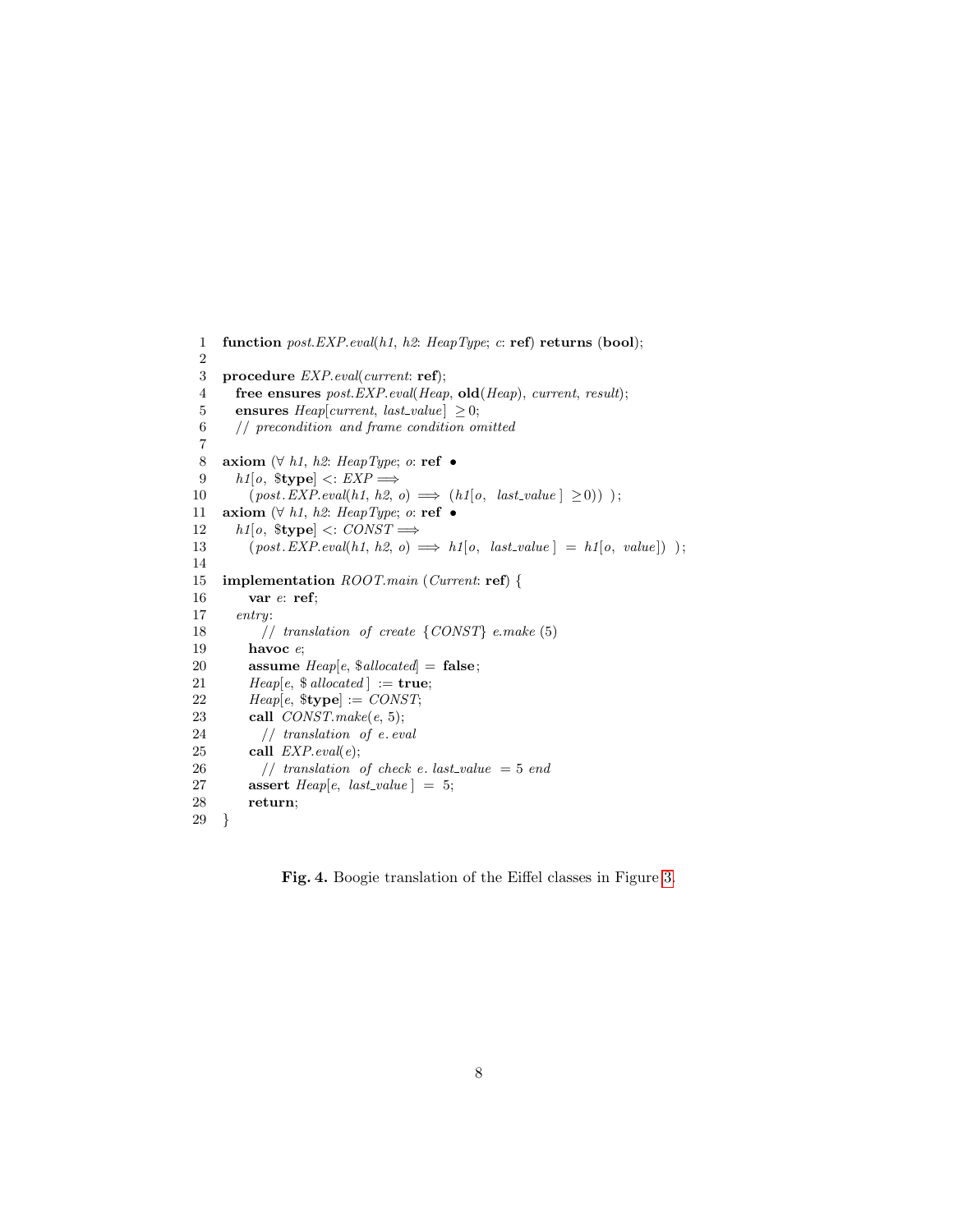### <span id="page-8-0"></span>4 Other Features

This section briefly presents other features of the Eiffel-to-Boogie translation.

#### 4.1 Default Frame Conditions

Frame conditions are necessary to reason modularly about heap-manipulating programs, but they are also an additional annotational burden for programmers. In several simple cases, however, the frame conditions are straightforward and can be inferred syntactically from postconditions. For a routine  $r$ , let  $mod_r$ denote the set of attributes mentioned in r's postcondition;  $mod_r$  is a set of (reference, attribute) pairs. The translation of Eiffel to Boogie implemented in AutoProof assumes that every attribute in  $mod_r$  may be modified (that is,  $mod_r$ ) is  $r$ 's frame), whereas every other location in the heap is not modified. Since every non-pure routine already includes the whole *Heap* map in its **modifies** clause, the frame condition becomes the postcondition:

ensures  $(\forall \text{ o: ref}, f: \text{Field} \bullet (o, f) \notin \text{mod}_r \implies \text{Heap}[o, f] = \text{old}(\text{Heap}[o, f]))$ ;

Such default frame conditions work well for routines mentioning only attributes of primitive types. For routines that manipulate composite data, such as arrays or lists, the default frame conditions are too coarse-grained, hence programmers have to supplement the default with more detailed annotations. Extending the support for automatically generated frame conditions is part of future work.

#### 4.2 Routines Used in Contracts Pure by Default

The translation of routines marked as pure generates the frame condition ensures  $Heap =old(Heap)$  which specifies that the heap is unchanged. Auto-Proof implicitly assumes that every routine used in contracts is pure, and the translation reflects this assumption and checks its validity. While the Eiffel language does not require routines used in contract to be pure, it is a natural assumption which holds in practice most of the times, because the behavior of a program should not rely on whether contracts are evaluated or not. Therefore, including this assumption simplifies the annotational burden and makes using AutoProof easier in practice.

#### 4.3 Agents (Function Objects)

The translation of Eiffel to Boogie supports agents (Eiffel's name for function objects or delegates). The translation introduces abstract predicates to specify routines that take function objects as arguments: some axioms link the abstract predicates to concrete specifications whenever an agent is initialized. The details of the translation of agents is described elsewhere [\[13\]](#page-11-9).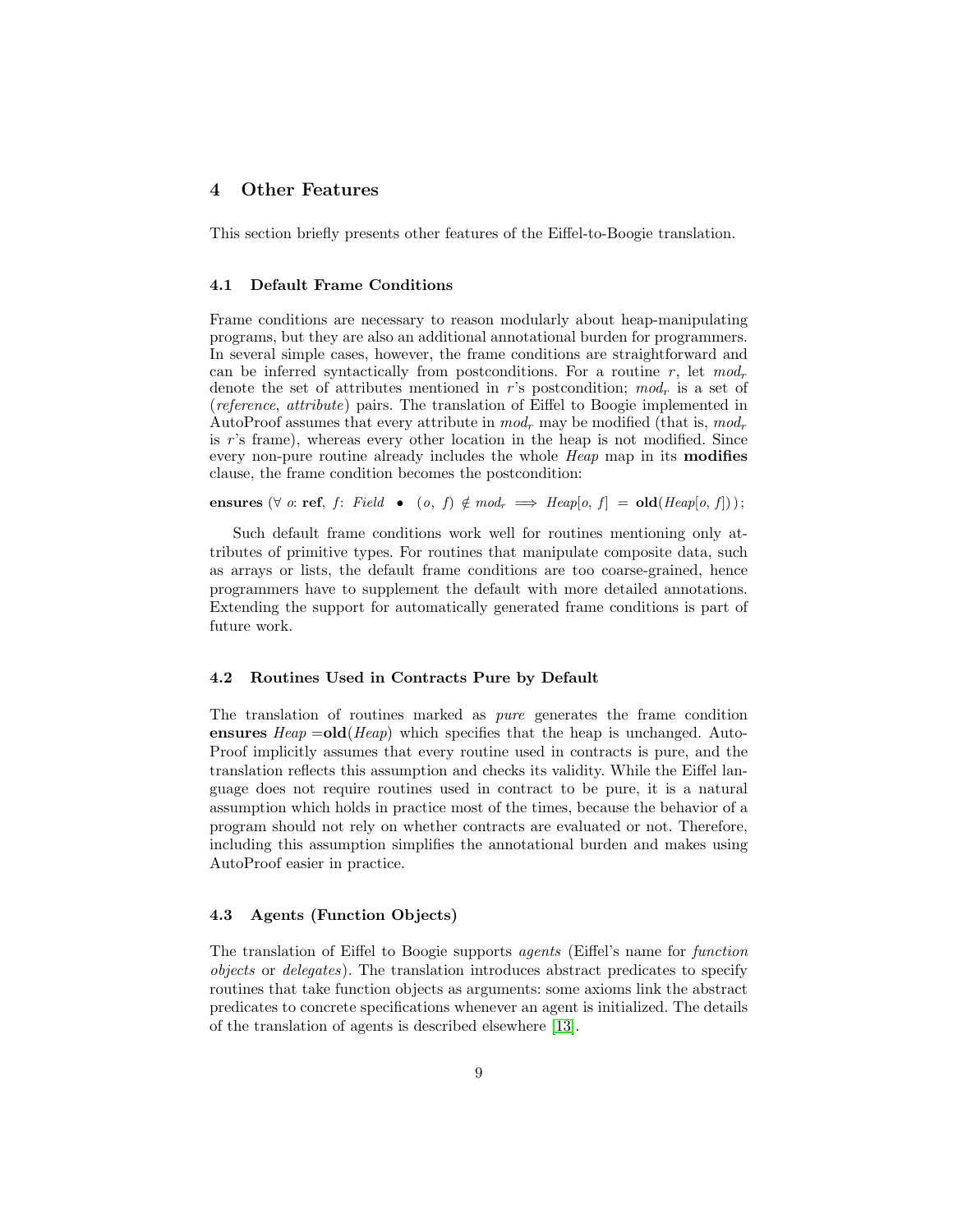### <span id="page-9-0"></span>5 Case Study

This section presents the results of a case study applying AutoProof to the verification of 11 programs listed in Table [1.](#page-10-1) For each example, the table reports its name, its size in number of classes and lines of code, the length (in lines of code) of the translation to Boogie, the time taken by Boogie to verify successfully the example, and the kind of Eiffel features mostly exercised by the example.

Example 1 is a set of routines presented in Meyer's book [\[12\]](#page-11-10) when describing Eiffel's exceptions; Example 2 is a set of classes part of the EiffelStudio compiler runtime. To verify them, we extended the original contracts with postconditions to express the behavior when exceptions are triggered, and with rescue invariants (Section [2.2\)](#page-2-0).<sup>[1](#page-9-2)</sup> The most difficult part of verifying these example was inventing rescue invariants. Even when the examples are simple, the rescue invariants may be subtle, because they have to include clauses both for normal and for exceptional termination.

Examples 3–5 target polymorphism in verification. The Expression example is described in Section [3.](#page-5-0) The Sequence example models integer sequences with the deferred classes SEQUENCE, MONOTONE\_SEQUENCE, and STRICT\_ SEQUENCE, and their effective descendants ARITHMETIC SEQUENCE and FIBONACCLSEQUENCE. The Command example implements the command design pattern with a deferred class COMMAND and effective descendants that augment the postcondition of COMMAND's deferred routine execute. The encoding of inheritance described in Section [3](#page-5-0) is accurate but it also significantly increases the size of the Boogie translation and correspondingly the time needed to handle it. Since a translation that takes dynamic types into account is not always necessary, future work will introduce an option to have AutoProof translating contracts solely based on the static type of references.

Examples 6–8 use agents and are the same examples as in [\[13\]](#page-11-9). The Formatter example illustrates the specification of functions taking agents as arguments; the Archiver example uses an agent with closed arguments; the *Calculator* example implements the command design pattern using agents rather than subclasses.

Examples 9–11 combine multiple features: a cell class that stores integer values; a counter that can be increased and decreased; a bank account class with clients. These examples demonstrate other features of the translation, such as the usage of default frame conditions.

The source code of the examples is available at [http://se.ethz.ch/people/](http://se.ethz.ch/people/tschannen/boogie2011_examples.zip) [tschannen/boogie2011\\_examples.zip](http://se.ethz.ch/people/tschannen/boogie2011_examples.zip). The experiments ran on a Windows 7 machine with a 2.71 GHz dual core Intel Pentium processor and 2GB of RAM.

### <span id="page-9-1"></span>6 Related Work

Tools such as  $ESC/Java$  [\[5\]](#page-11-1) and  $Spec \# [2]$  $Spec \# [2]$  have made considerable progress towards practical and automated functional verification. Spec $\#$  is an extension of

<span id="page-9-2"></span> $<sup>1</sup>$  As the implementation in AutoProof of translation of exceptions is currently under-</sup> way, these two examples were translated by hand.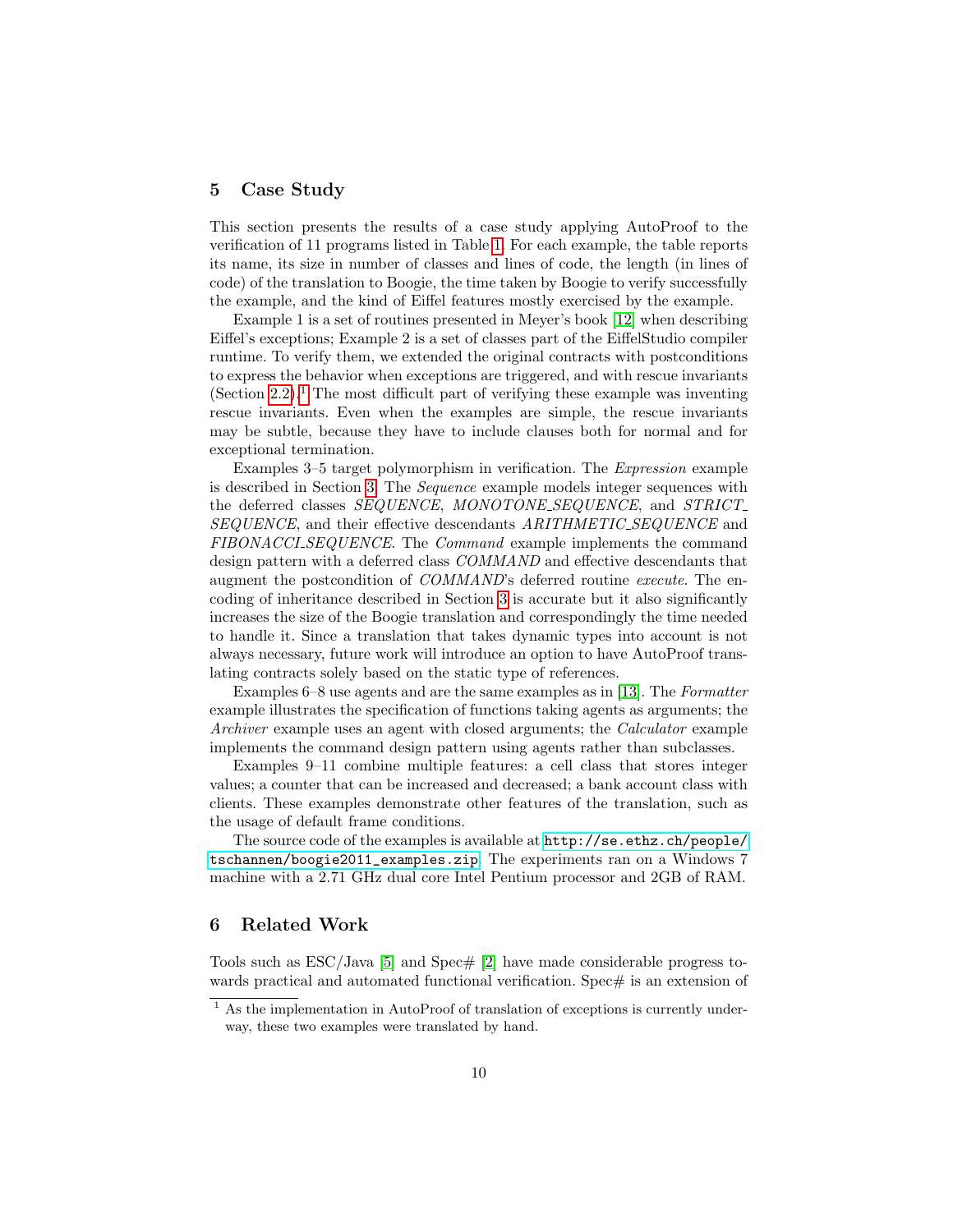|    | EXAMPLE NAME      |    | CLASSES LOC EIFFEL | <b>LOC BOOGIE</b> | TIME S | FEATURE     |
|----|-------------------|----|--------------------|-------------------|--------|-------------|
|    | 1. Textbook OOSC2 |    | 106                | 481               | 2.33   | Exceptions  |
| 2. | Runtime ISE       |    | 203                | 561               | 2.32   | Exceptions  |
| 3. | Expression        | 4  | 134                | 752               | 2.11   | Inheritance |
| 4. | Sequence          | 5  | 195                | 976               | 2.28   | Inheritance |
| 5. | Command           |    | 99                 | 714               | 2.14   | Inheritance |
| 6. | Formatter         | 3  | 120                | 761               | 2.23   | Agents      |
|    | Archiver          | 4  | 121                | 915               | 2.07   | Agents      |
| 8. | Calculator        | 3  | 245                | 1426              | 9.73   | Agents      |
|    | 9. Cell / Recell  | 3  | 154                | 905               | 2.09   | General     |
|    | 10. Counter       | 2  | 97                 | 683               | 2.02   | General     |
|    | 11. Account       | 2  | 120                | 669               | 2.04   | General     |
|    | Total             | 35 | 1594               | 8843              | 31.36  |             |

<span id="page-10-1"></span>Table 1. Examples automatically verified with AutoProof

C# with syntax to express preconditions, postconditions, class invariants, and non-null types. Spec $\#$  is also a verification environment that verifies Spec $\#$  programs by translating them to Boogie—also developed within the same project. Spec# works on significant examples, but it does not support every feature of  $C#$  (for example, exceptions and delegates are not handled). Spec $#$  includes annotations to specify frame conditions, which make proofs easier but at the price of an additional annotational burden for developers. On the contrary, AutoProof tries to rely on standard annotations whenever possible, which impacts on the programs that can be verified automatically.

Spec# has shown the advantages of using an intermediate language for verification. Other tools such as Dafny [\[9\]](#page-11-11) and Chalice [\[10\]](#page-11-12), and techniques based on Region Logic [\[1\]](#page-11-13), follow this approach, and they also rely on Boogie as intermediate language and verification back-end, in the same way as AutoProof does.

Separation logic [\[15\]](#page-11-14) is an extension of Hoare logic with connectives that define separation between regions of the heap, which provides an elegant approach to reasoning about programs with mutable data structures. Verification environments based on separation logic—such as jStar [\[4\]](#page-11-2) and VeriFast [\[7\]](#page-11-3)—can verify advanced features such as usages of the visitor, observer, and factory design patterns. On the other hand, writing separation logic annotations requires considerably more expertise than using standard contracts embedded in the programming language; this makes tools based on separation logic more challenging to use by practitioners.

### <span id="page-10-0"></span>7 Future Work

AutoProof is a component of EVE, the Eiffel Verification Environment, which combines different verification tools to exploit their synergies and provide a uni